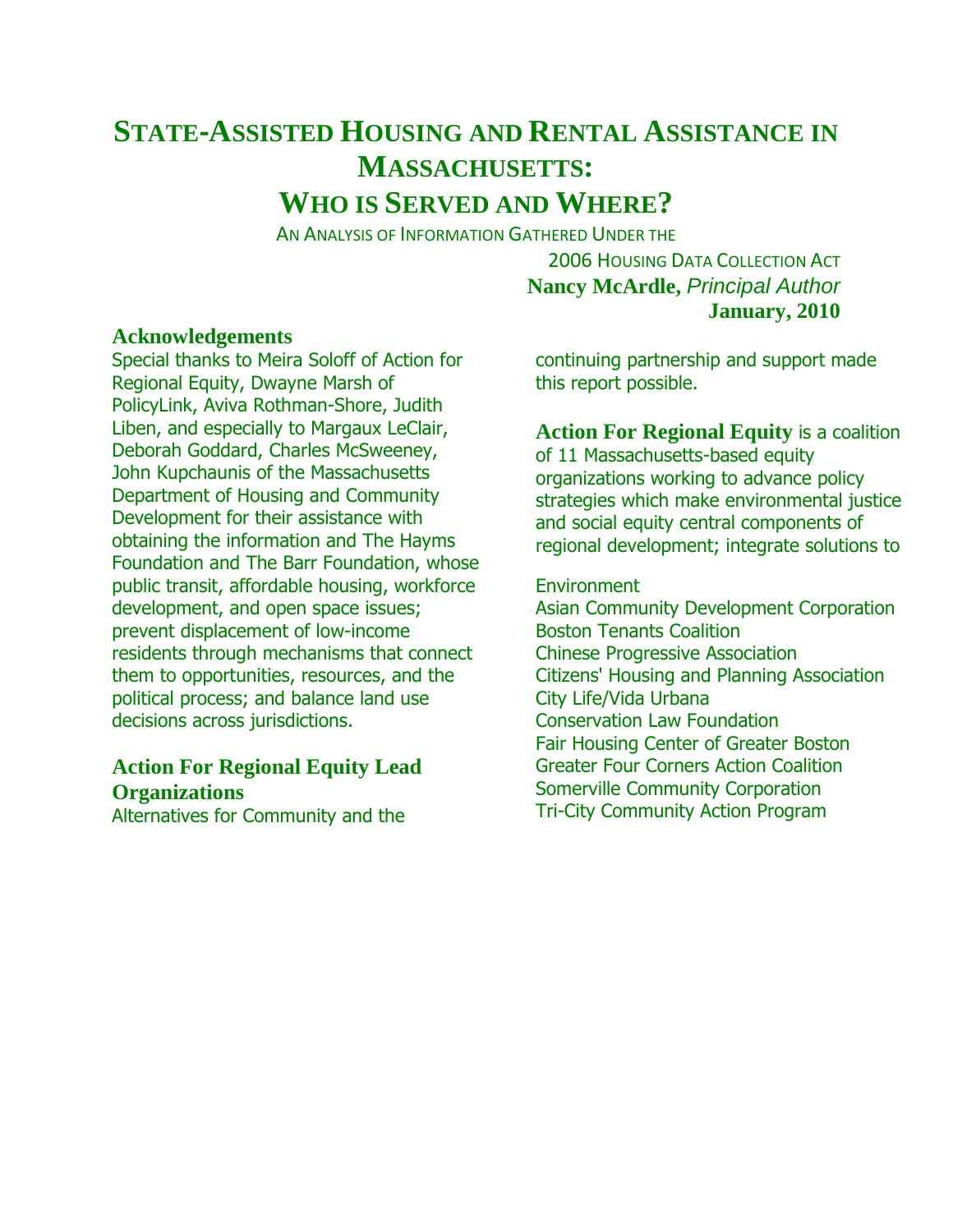# **State-Assisted Housing and Rental Assistance in Massachusetts: Who is Served and Where?**

## **Executive Summary**

The passage of the 2006 Data Collection Act allows, for the first time, an analysis of state-assisted $_1$ housing and rental assistance in Massachusetts, including a description of resident characteristics, unit location and unit characteristics by subsidy program type. This report, prepared for Action for Regional Equity, presents an initial assessment of data collected by the Department of Housing and Community Development (DHCD) for 2008. For the major state-assisted rental housing and rental assistance program types, it describes residents according to their race/ethnicity, family composition, and income level. It also utilizes the opportunity area typology developed by the Kirwan Institute for the Study of Race and Ethnicity at the Ohio State University to examine the extent to which assisted housing is concentrated in lower-opportunity areas within the state and the degree to which this concentration differs by tenant and unit characteristics. The report identifies cities and towns with large numbers and shares of assisted units in both lower and higher-opportunity areas. It concludes with a series of policy questions raised by the findings. A companion document, "A Guidebook to Analysis of the 2008 Massachusetts Government Assisted Housing Database," provides additional documentation and suggestions to improve the data collection process.

#### **Major Findings**

- 1. In most major rental assistance program types in Massachusetts, half or more of households are headed by racial/ethnic minorities3. Minority representation differs greatly within the public housing programs, with just 13% of elderly/disabled units headed by a minority compared to 61% of family units. However, these minority shares do not differ greatly from the minority representation of all extremely-low-income renters in these demographic groups statewide.
- 2. In all major rental assistance program types, the majority of households are extremely-low income (less than 30% of area median income,) with 81% of state public housing households in this income category.
- 3. The ability of privately-owned units with a capital subsidy to house extremely-low-income tenants is dramatically improved if additional rental assistance is provided beyond the capital subsidy.
- 4. Assisted rental housing is very disproportionately located in lower-opportunity areas. Statewide, 40% of census tracts are designated as lower-opportunity areas according to the Kirwan Institute opportunity index, which includes 19 measures of housing, educational, and economic opportunity. However, 70% of privately-owned/publicly-subsidized units, and 72% of federal Section 8 units administered by regional non-profits are located in these lower-opportunity areas.
- 5. 72% of all HUD-assisted rental units, including those administered through the state and those administered directly by local housing authorities, are located in lower-opportunity areas, with Hispanic (91%) and black (85%) tenants much more likely to be in these areas than white tenants (58%.)
- 6. While 27% of elderly/disabled state public housing units, which serve predominantly white households without children, are in lower-opportunity areas; 61% of family public housing units,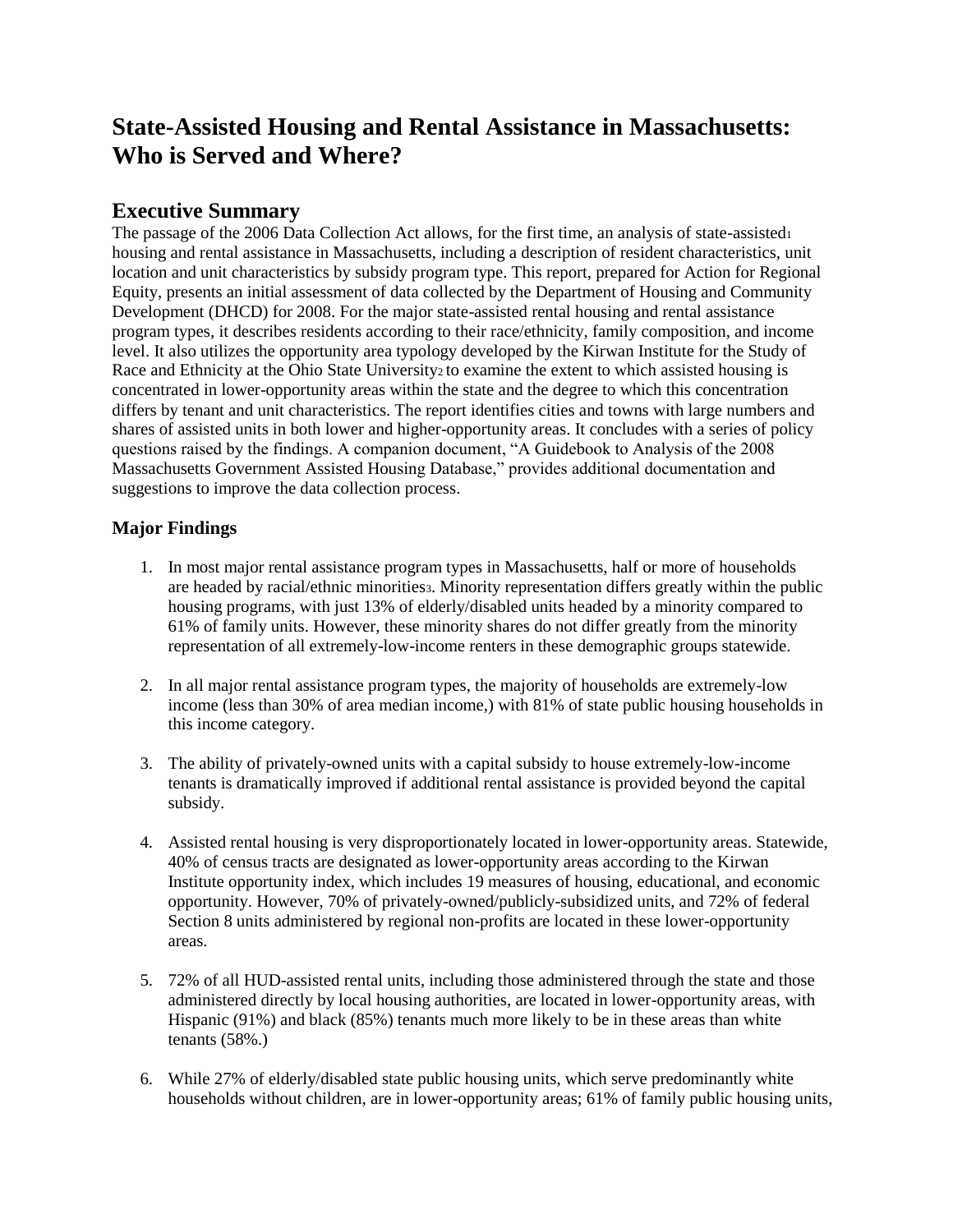which serve predominantly minority households with children, are in such areas.

- 7. The odds that assisted minority households, especially Hispanics, reside in lower-opportunity areas are many times the odds that whites live in such areas. For example, the odds that Hispanics in privately-owned/publicly subsidized units live in lower-opportunity areas are almost 8 times the odds of whites living in such areas.
- 8. Income levels and presence of children do not explain the disparities in the odds of living in lower-opportunity areas between minorities and whites. Controlling for such factors makes little difference in the unequal odds of living in lower-opportunity areas.
- 9. Households with children are more likely to live in lower-opportunity areas than those without children. This disparity is related to, but not as dramatic as, disparities by race/ethnicity.
- 10. In general, units with more bedrooms are more concentrated in lower-opportunity areas than are smaller units. Within the state public housing stock, however, this pattern mainly reflects the fact that family units, which tend to have more bedrooms, are more likely to be in lower-opportunity areas than are elderly/disabled units, which tend to be smaller. For family state public housing, almost two-thirds of units are located in lower-opportunity areas, regardless of size. For elderly/disabled public housing, less than one-third of units are in lower-opportunity areas, regardless of size.
- 11. Very high shares of households with mobile rental assistance, which presumably would allow for greater mobility into higher-opportunity areas, still reside in lower-opportunity areas.
- 12. While relatively few assisted units exist in higher-opportunity areas, certain cities and towns do contain a disproportionately high number. Cambridge stands out as a city which includes a significant number of assisted units in higher-opportunity areas and also houses a large share of all black households living in higher-opportunity areas.

These findings reflect a "snapshot" of state-assisted housing as of 2008. As additional data are collected each year, the ultimate goal should be to create an integrated longitudinal database which can address such questions as:

- Is the share of assisted units in higher-opportunity areas growing or declining over time?
- Are these changes in the opportunity area profile of assisted housing due to the location of new construction? the mobility patterns of residents with mobile rental subsidies? or to changes in the opportunity status of the neighborhoods themselves?
- To what extent are assisted units lost through expiring use provisions or for other reasons lost from higher-opportunity areas? What were the characteristics of the residents of these lost units?
- Is the disparity in access to higher-opportunity areas according to race/ethnicity or family composition increasing or decreasing? Where is this most apparent?

Unfortunately, currently collected data does not allow us to distinguish between subsidies used in older housing units, possibly as part of rehabilitation measures, and those used for new construction. Collecting data on unit age would provide valuable insights into longitudinal patterns and could have important policy implications.

While the answers to these questions must await the analysis of future data, the findings presented in this report raise some important policy questions: